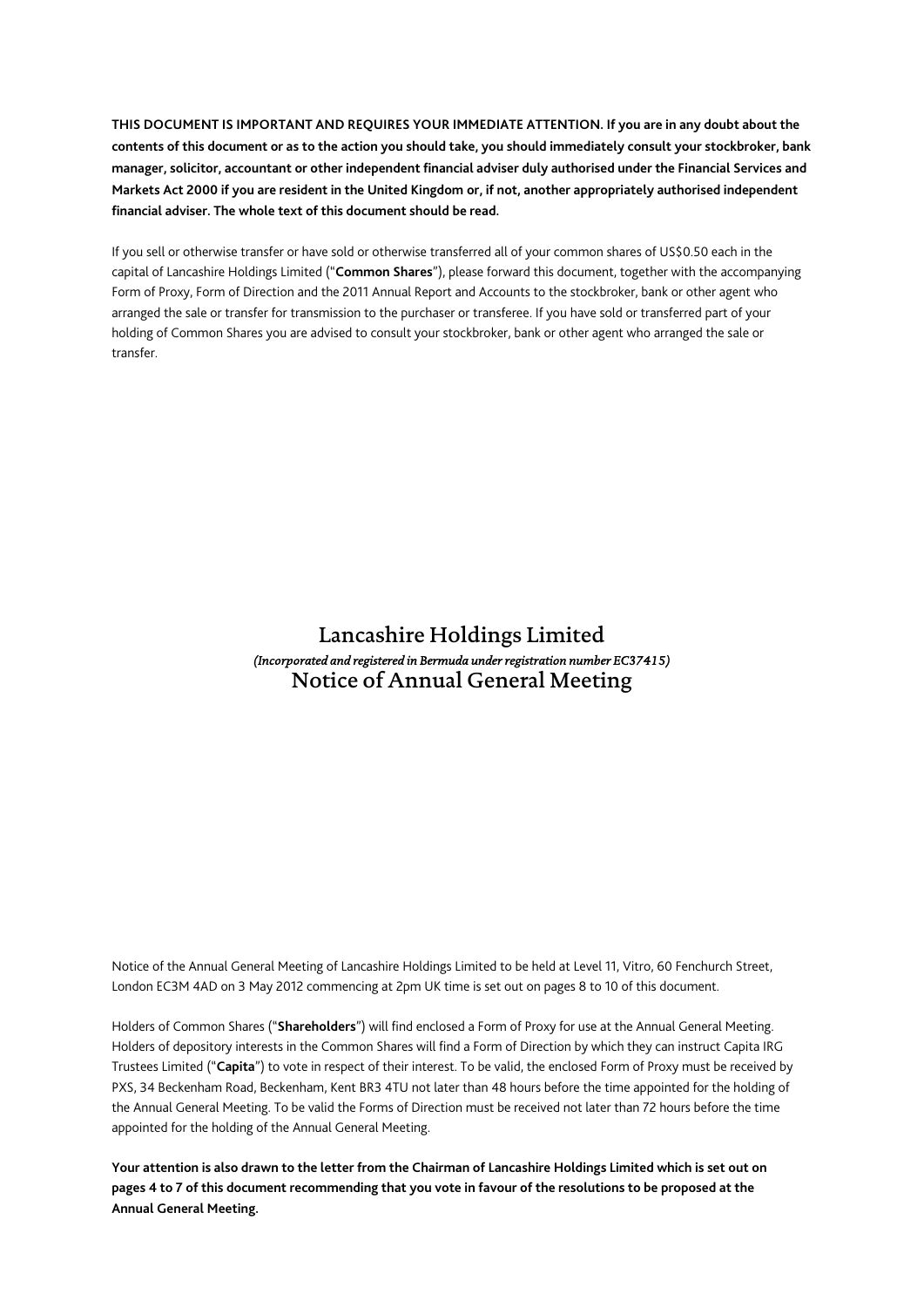# Note Regarding Forward-Looking Statements

Certain statements and indicative projections (which may include modelled loss scenarios) made in the Chairman's letter in this document that are not based on current or historical facts are forward-looking in nature including, without limitation, statements containing the words "will", "intends", "believes", "anticipates", "plans", "projects", "forecasts", "guidance", "intends", "expects", "estimates", "predicts", "may", "can", "seeks", "should", or, in each case, their negative or comparable terminology. All statements other than statements of historical facts including, without limitation, those regarding the tax residency of the Company and its subsidiaries (the "**Group**"), its financial position, results of operations, liquidity, prospects, growth, capital management plans, business strategy, plans and objectives of management for future operations (including development plans and objectives relating to the Group's insurance business) are forward-looking statements. Such forwardlooking statements involve known and unknown risks, uncertainties and other important factors that could cause the actual results, performance or achievements of the Group to be materially different from future results, performance or achievements expressed or implied by such forward-looking statements.

These factors include, but are not limited to: the impact that the Group's future operating results, capital position and rating agency and other considerations have on the execution of any capital management initiatives; the possibility of greater frequency or severity of claims and loss activity than the Group's underwriting, reserving or investment practices have anticipated; the UK temporary period exemption under the current CFC regime not remaining in force for the period intended and not applying to the Company; the UK Government bringing before parliament legislation containing a suitable new CFC regime which is different to the proposals outlined in the consultation document; the legislation and new CFC regime not including a suitable exclusion relating to large risks written in the international insurance market, there being changes in UK government or the UK government policy which may impact the temporary period exemption, the anticipated territorial business exemption or other aspects of the new CFC regime; the impact of the change in tax residence on stakeholders of the Company; and changes in other governmental regulations or tax laws in other jurisdictions where the Company conducts business.

These forward-looking statements speak only as at the date of publication. The Company expressly disclaims any obligation or undertaking (save as required to comply with any legal or regulatory obligations including the rules of the London Stock Exchange) to disseminate any updates or revisions to any forward-looking statements to reflect any changes in the Group's expectations or circumstances on which any such statement is based.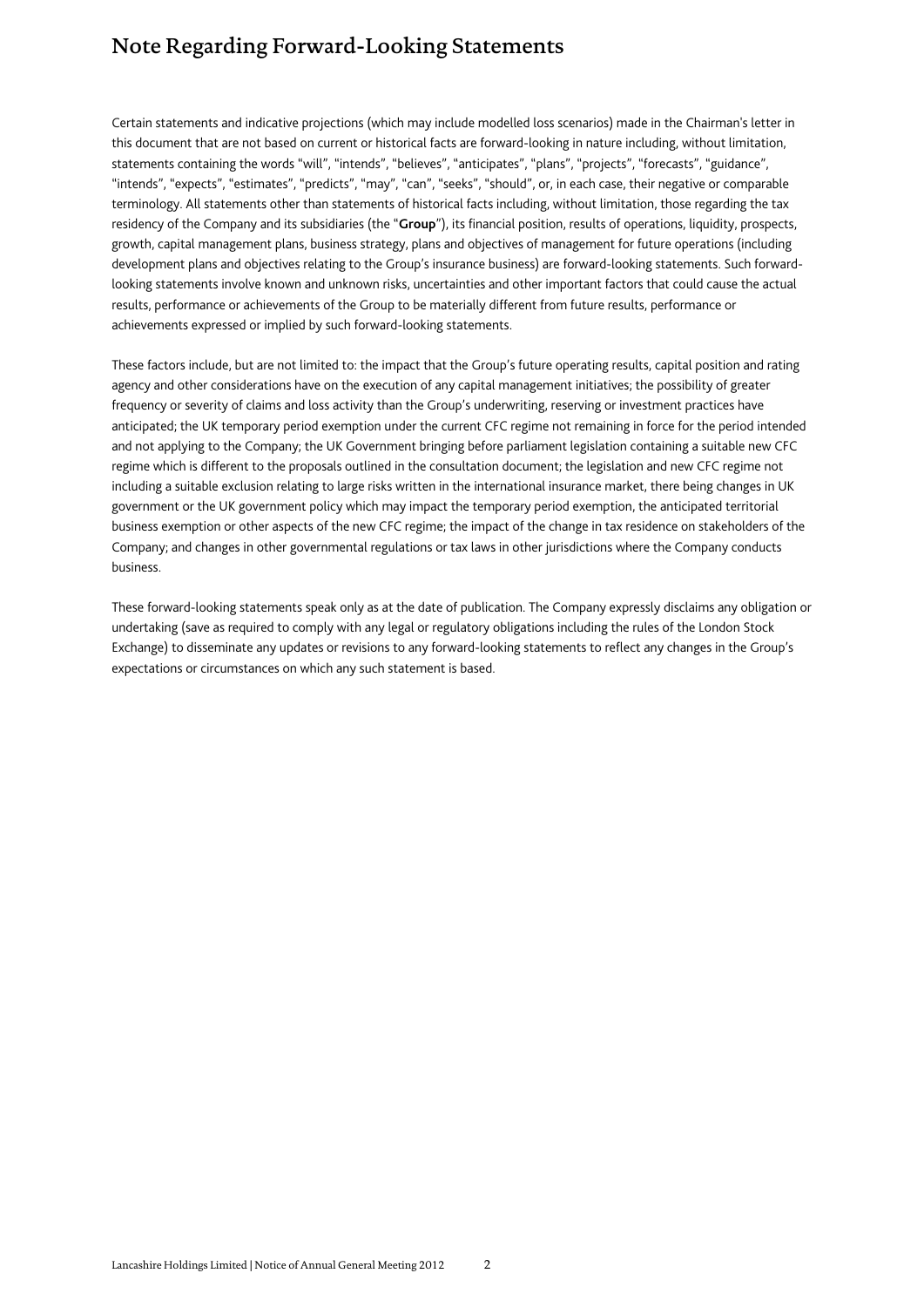# Expected Timetable of Principal Events

Publication of this document and posting to Shareholders 15 March 2012 Voting record date 23 March 2012 Latest time and date for receipt of Form of Direction 2 pm UK time on 30 April 2012 Latest time and date for receipt of Form of Proxy 2 pm UK time on 1 May 2012 Time and date of Annual General Meeting 2 pm UK time on 3 May 2012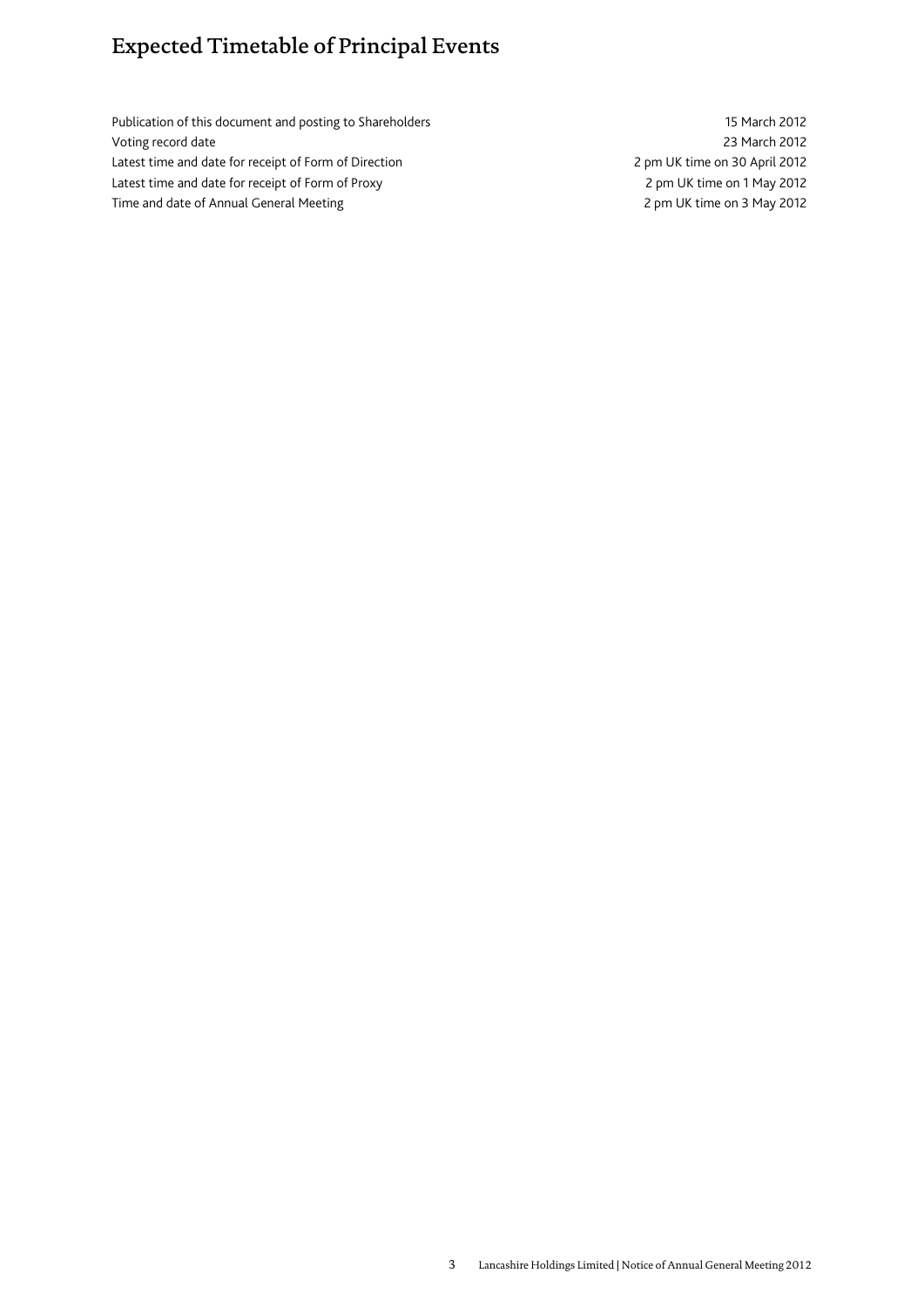# Letter from the Chairman of Lancashire Holdings Limited ("the Company")

#### *(Incorporated and registered in Bermuda under registration number EC37415)*

#### *Directors:*

**John Bishop,** *Non-Executive Director* **Richard Brindle,** *Chief Executive Officer* **Emma Duncan,** *Non-Executive Director* **Alex Maloney,** *Chief Underwriting Officer* **Neil McConachie,** *President* **Ralf Oelssner,** *Senior Independent Director* **Robert Spass,** *Non-Executive Director* **William Spiegel,** *Non-Executive Director* **Martin Thomas,** *Non-Executive Chairman*

*Head Office*: Level 11, Vitro 60 Fenchurch Street London EC3M 4AD United Kingdom

*Registered Office* Power House 7 Par-la-Ville Road Hamilton HM 11 Bermuda

#### **15 March 2012**

## To Shareholders and for information only to holders of depository interests:

Dear Shareholder,

## Notice of Annual General Meeting and recommendation to vote in favour of the Resolutions

I am writing to give you details of the business proposed to be considered at the Company's forthcoming Annual General Meeting ("**AGM**") to be held at Level 11, Vitro, 60 Fenchurch Street, London EC3M 4AD on 3 May 2012 commencing at 2pm UK time. The notice convening the AGM is set out on pages 8 to 10 of this document.

## Proposed Business of the AGM

### **1. Accounts and Auditors (Resolutions 1, 2, 3 and 4)**

Resolutions are proposed to receive the Company's audited consolidated financial statements and to approve the Directors' Remuneration Report for the year ended 31 December 2011 which are contained in the Annual Report and Accounts (**Resolutions 1 and 2**), to re-appoint the Company's auditors (**Resolution 3**), and to authorise the Company's Board of Directors (the "Board") to set the auditors' remuneration (**Resolution 4**).

### **2. Amendment of the Company's Bye-laws (Resolutions 5 and 6)**

The Bye-laws currently provide that one-third of the Directors (or, if their number (excluding, for this purpose, Directors eligible for re-election under Bye-law 47.2) is not three or a multiple of three, the number nearest to, but (except where less than three Directors are subject to retirement by rotation) not greater than, one-third) shall retire from office by rotation at each AGM. The UK Corporate Governance Code (the "**Code**") published by the Financial Reporting Council recommends that, in the interests of greater accountability, all Directors of FTSE 350 companies should be subject to annual re-election. As a result of discussions with our major shareholders, the Board believes that there is an appetite for a change in our practice to date, and a desire that all Directors should submit themselves for re-election every year, in compliance with the recommendation of the Code. The Company is therefore proposing to amend the Bye-laws to provide for the annual re-election of all Directors and, subject to the approval of such amendment to the Bye-laws, all Directors of the Company will submit themselves for re-election at the forthcoming AGM (see Resolutions 7 to 15).

It is also proposed to repeal Bye-law 6 of the Company's Bye-laws following a recent amendment to the Companies Act of Bermuda that removes the financial assistance provisions in their entirety.

Accordingly, the Board is seeking Shareholders' approval at the AGM to amend the Bye-laws as follows:

#### **Resolution 5:**

- (i) To amend Bye-law 47.3 to remove the reference to a Director retiring.
- (ii) To amend Bye-law 49 to provide that a Director's term of office will conclude at each annual general meeting.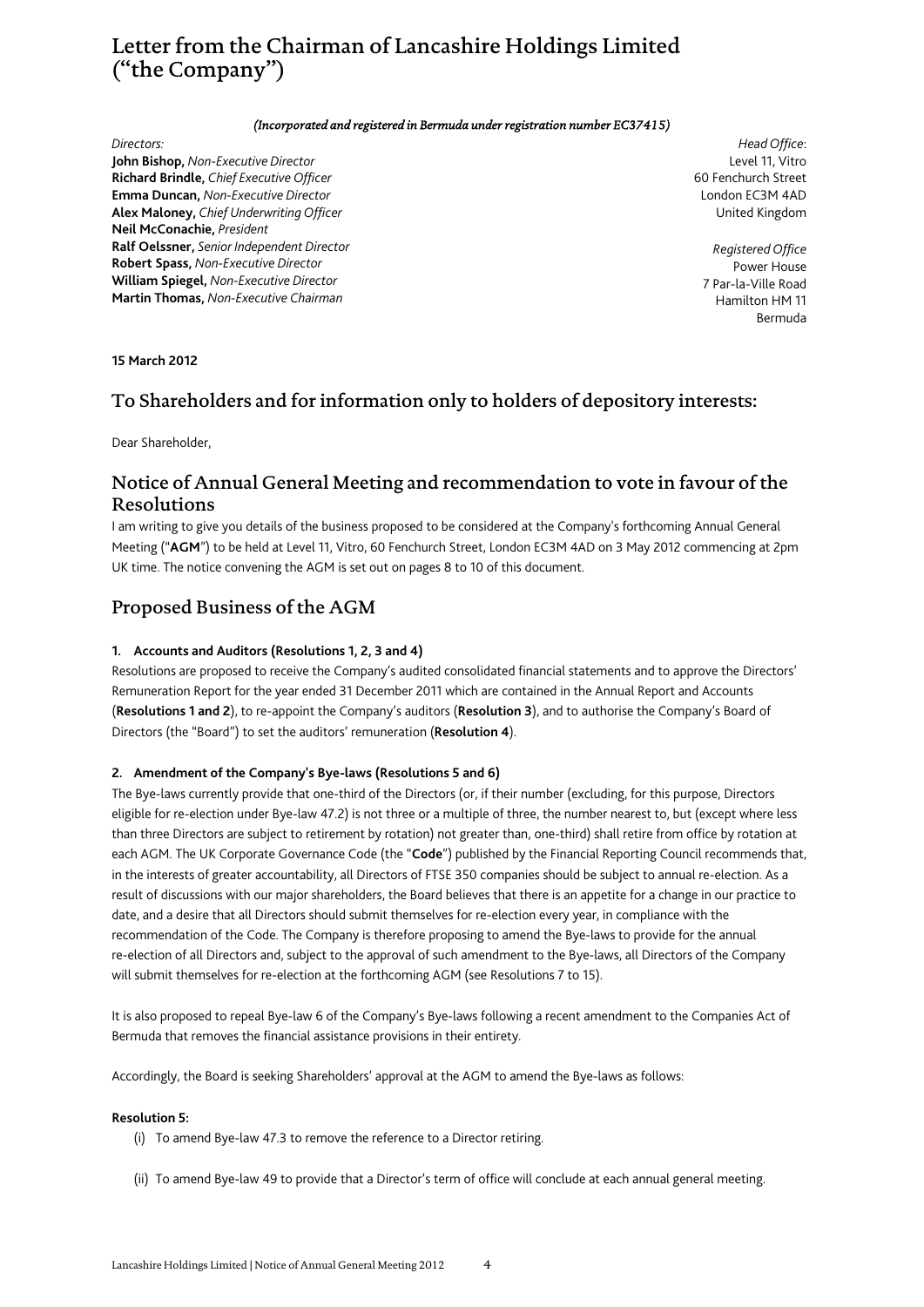In order for these Bye-laws to be amended, Bye-law 88.2 requires Shareholders voting in person or by proxy holding not less than 66 per cent of the votes attaching to all Common Shares in issue to vote in favour of Resolution 5 (a "**Super Majority Vote**"). In the event that this majority is not reached at the AGM, the Board will nominate for re-election at the AGM Ralf Oelssner and William Spiegel only (as discussed below).

#### **Resolution 6:**

(i) To delete Bye-law 6.

A draft extract of the Bye-laws, incorporating the proposed amendments, is enclosed at Appendix 1.

#### **3. Re-election of Directors (Resolutions 7, 8, 9, 10, 11, 12, 13, 14, 15, 16 and 17)**

Subject to and conditional on the passing of Resolution 5 and the amendments to the Bye-laws proposed thereby, and with recommended practice under the Code, it is proposed that all Directors shall retire at the AGM and thus be eligible for re-election.

John Bishop, Richard Brindle, Emma Duncan, Alex Maloney, Neil McConachie, Ralf Oelssner, Robert Spass, William Spiegel and Martin Thomas have offered themselves for re-election.

The Board, having conducted a formal performance evaluation, is satisfied with the performance of each of the Directors and proposes their re-election until the next AGM.

Further information about the performance evaluation process and the Directors, including biographies, is set out in the accompanying 2011 Annual Report and Accounts.

In the event that Resolution 5 is not approved by a Super-Majority Vote, Shareholders will be asked to vote on the re-election of Ralf Oelssner and William Spiegel only, who were appointed as Directors of the Company on 12 December 2005 and 9 December 2005, respectively, who shall retire at the AGM and thus be eligible for re-election in accordance with the existing Bye-laws.

Shareholders are asked to note that Neil McConachie, who is currently President of the Company, is proposed for re- election in his capacity as an Executive Director (Resolution 11), but that he has given notice of his intention to step down as President and a member of executive management with effect from 31 December 2012. Mr McConachie will continue to serve on the Board as a Non-Executive Director (albeit he will not be treated at that time as being independent in character for the purposes of the Code).

#### **4. Renewal of general and unconditional authority to allot shares (Resolution 18)**

Pursuant to Bye-law 2.4 of the Company's Bye-laws, the Board is seeking Shareholders' approval to renew the general and unconditional authority granted to the Directors to allot Relevant Securities (as defined in Bye-law 2.4(b)) up to an aggregate nominal value of US\$28,100,404, an amount equal to approximately one-third of the issued common share capital of the Company as at the date of this document. The Directors of the Company have no present intention of issuing any Relevant Securities pursuant to this authority, but believe it to be in the best interests of the Company for the Board to be granted this authority to take advantage of appropriate opportunities.

The authority granted by this resolution will be exercised only if the Directors of the Company believe that to do so would be in the best interests of the Company. Unless otherwise renewed or revoked by the Shareholders in general meeting, this authority will expire at the conclusion of the AGM of the Company in 2013 or, if earlier, 15 months from the date the relevant resolution is passed.

#### **5. Renewal of authority to allot shares for cash on a non pre-emptive basis (Resolution 19)**

Pursuant to Bye-law 2.6 of the Company's Bye-laws, the Board is seeking Shareholders' approval to renew the authority for the Directors of the Company to allot Equity Securities (as defined in Bye-law 2.5(g)) up to an aggregate nominal value of US\$8,430,121 on a non pre-emptive basis, such amount being approximately 10 per cent of the Company's issued share capital as at the date of this document. The Bye-laws of the Company require that, unless Shareholders resolve otherwise, any Equity Securities allotted for cash must be offered to existing holders of Relevant Shares, Relevant Employee Shares and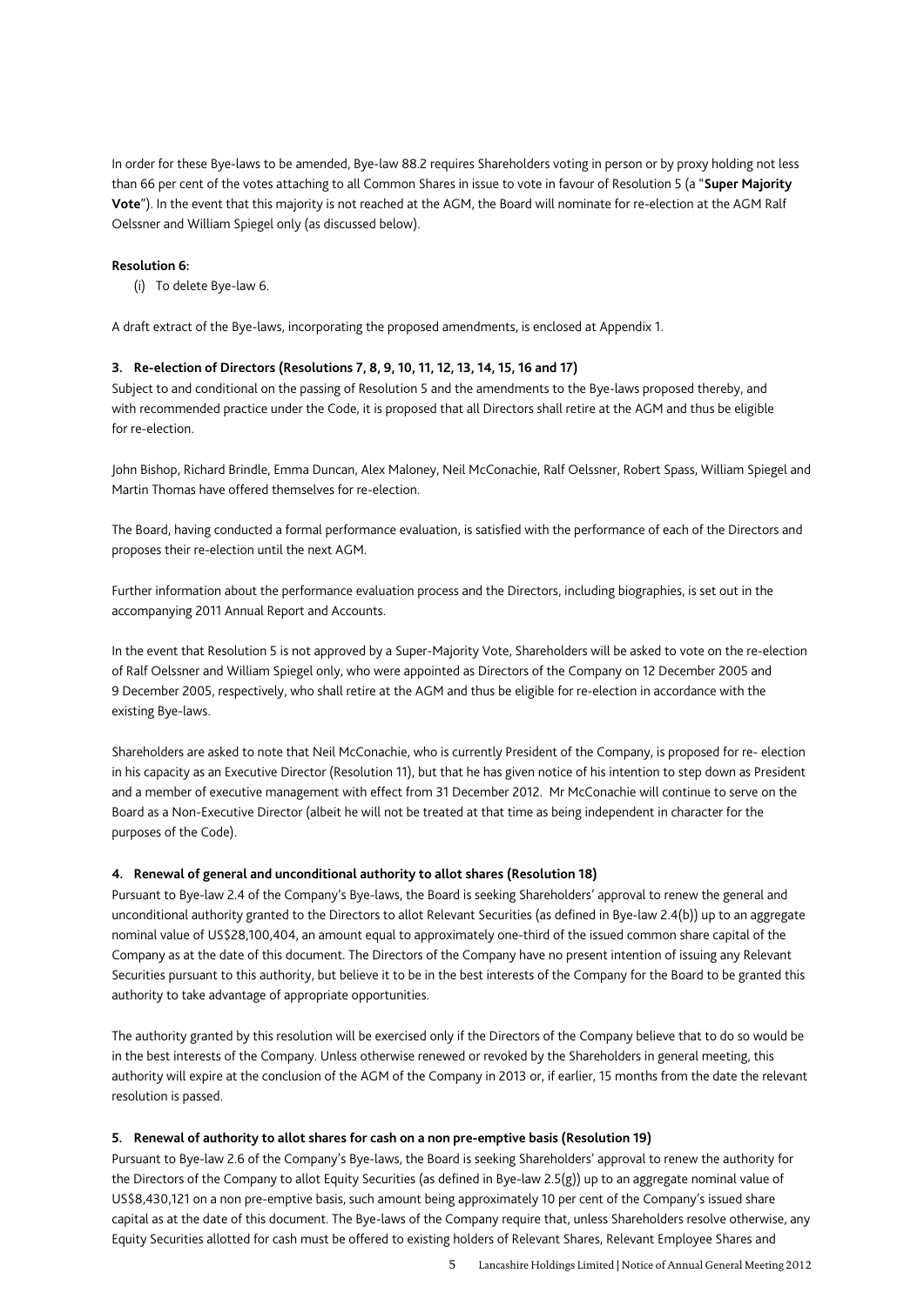# Letter from the Chairman of Lancashire Holdings Limited ("the Company") *continued*

Relevant Warrant Shares (each as defined in Bye-law 2.5(g)) pro rata to their existing shareholdings. The Bye-laws permit this requirement to be disapplied and the purpose of this resolution is to authorise the Board to allot Equity Securities as if such provisions did not apply in certain circumstances, when the Board considers that to do so would be in the best interests of the Company.

The Board notes that the amount of the pre-emption disapplication for which authority is requested is above the 5 per cent level which is considered routine by UK investor groups. While a larger percentage is not routine, the Board has considered in detail the specific strategic and business case for authorising a larger pre-emption disapplication, in line with the principles published by the UK Pre-emption Group and which are supported by UK investor groups. Until the 2011 AGM, the Company had historically sought, and received, Shareholder approval for the issue of new equity on a non pre-emptive basis of up to 10 per cent of issued share capital (and, in 2008, up to 15 per cent). At the 2011 AGM this resolution failed. After detailed consideration of this result, the Company convened a special general meeting, which was held on 18 August 2011, at which Shareholders were asked to vote again on a Special Resolution to grant authority for the Directors of the Company to allot and issue common shares on a non pre-emptive basis for an amount being approximately 10 per cent of the Company's issued share capital as at that date. The Special Resolution was approved on 18 August 2011 by 95.62 per cent of the votes cast. I would like to stress the continuing importance of Resolution 19 to the Company, and to repeat what I said in my letter to Shareholders of 27 July 2011 sent with the notice convening the special general meeting held on 18 August 2011:

"The Board accepts responsibility for not having engaged more actively on this issue with those Shareholders, who it believes to be well over 75 per cent of the Shareholder base, who would prefer the Company to maintain the ability to act quickly to raise equity capital when market circumstances so dictate. This ability to act quickly can be hugely significant. The Company operates in a market that rewards the fastest to react, those who can play a role in benchmarking an adjusted pricing regime, as well as meeting brokers' needs for immediate capacity. In this way, first movers make the new market. The Board is recommending that Shareholders vote for this first mover advantage and that those who voted against last time should reconsider."

The Board continues to believe strongly that it is in the best interests of the Company and its Shareholders to be able to raise an increased amount of additional capital as quickly as possible. The Board has no immediate intention to use this authority; however, if current capital levels are reduced, the Board considers that it is important to provide the Company with immediate access to a full range of financing options both from a risk management perspective and to reinforce the Company's strategy of managing capital actively and prudently. Unless otherwise renewed or revoked by the Shareholders in general meeting this authority will expire at the conclusion of the AGM of the Company in 2013 or, if earlier, 15 months from the date the relevant resolution is passed.

#### **6. Resolution to authorise the Company to purchase its own shares (Resolution 20)**

The Board is seeking Shareholders' approval to renew the authority granted to the Company by the Shareholders at the AGM held on 5 May 2011. Pursuant to such authority, the Company is generally and unconditionally authorised to make one or more market purchases of the issued Common Shares of the Company up to an aggregate nominal value of US\$8,430,121, an amount equal to approximately 10 per cent of the issued Common Share capital of the Company as at the date of this document, at a price of not less than the nominal value of the Common Shares (exclusive of expenses payable by the Company). The maximum price per Common Share (exclusive of expenses payable by the Company) that may be paid under the authority shall not exceed the higher of (i) 5 per cent above the average of the closing middle market quotations of the Company's Common Shares derived from the London Stock Exchange Daily Official List for the 5 business days before the purchase is made and (ii) an amount equal to the higher of the price of the last independent trade and the highest current independent bid for the Common Shares on the London Stock Exchange at the time of purchase. Purchases may otherwise be made in such manner and on such terms as the Board or any authorised committee may from time to time determine. Purchases would only be made if the effect would be expected to improve earnings per share and the Board considers that it would be in the best interests of the Company to do so. Pursuant to the Bye-laws of the Company, no purchase can be made if the Board determines that it would result in a non-de minimis adverse tax, legal or regulatory consequence to the Company, any of its subsidiaries or any holder of shares or its affiliates.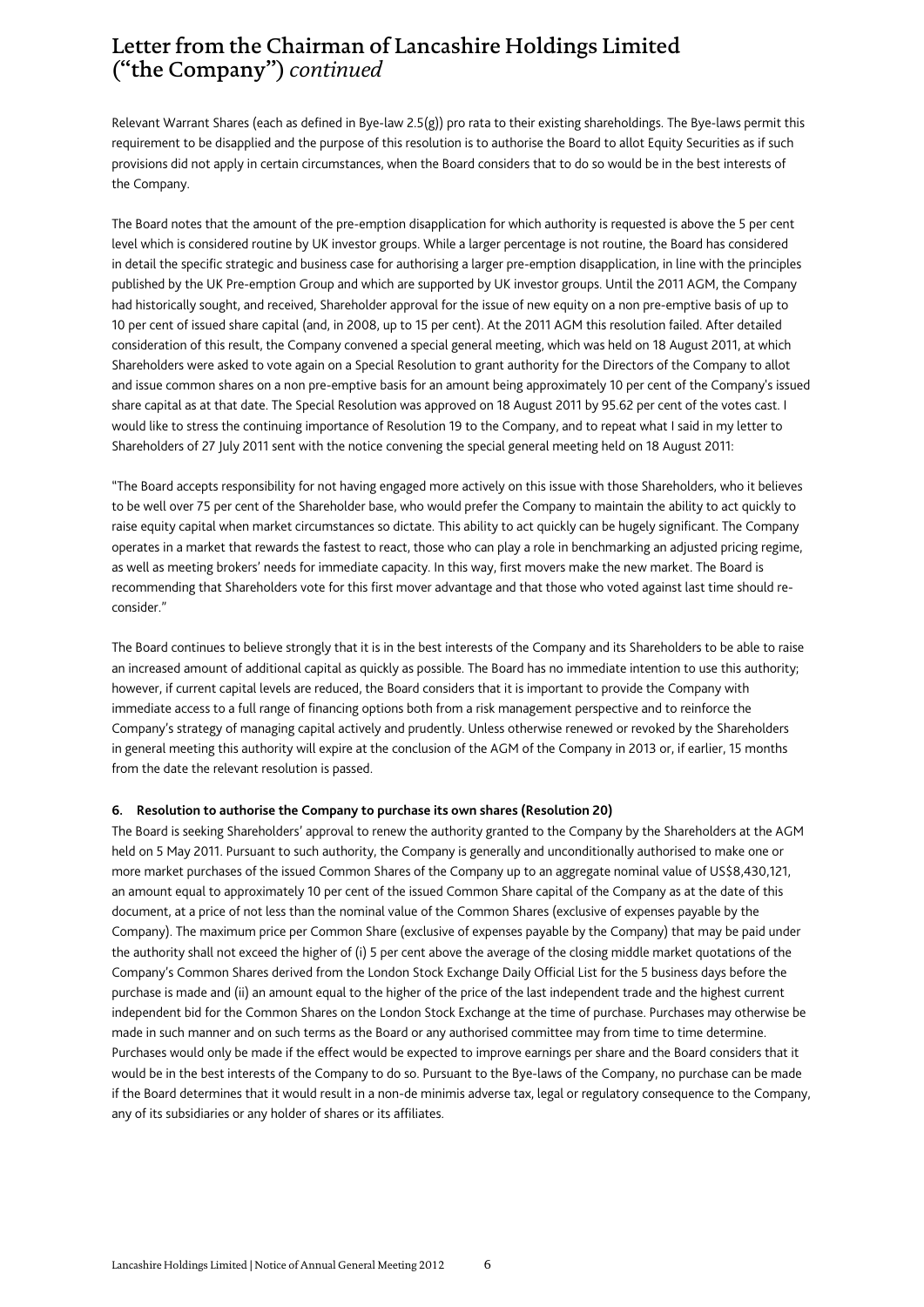The Company cannot by law (in respect of the par value of the shares to be purchased) purchase its own shares except out of:

- (a) the capital paid up thereon; or
- (b) the funds of the Company which would otherwise be available for dividend payment or distribution; or
- (c) the proceeds of a fresh issue of shares made for the purpose of the repurchase, and

the premium if any payable on the repurchase is provided out of the funds of the Company which would otherwise be available for dividend payment or distribution or out of the Company's share premium account before the repurchase date.

Unless otherwise renewed or revoked by the Shareholders in general meeting this authority will expire on the conclusion of the AGM of the Company in 2013 or, if earlier, 15 months from the date the relevant resolution is passed.

This resolution complies with the current guidance issued by the Association of British Insurers ("**ABI**") and the Board will have regard to any guidance issued by the ABI which may be published at the time of any such purchase of issued Common Shares of the Company.

Any shares repurchased by the Company will be cancelled or held as treasury shares.

## Voting

**A Form of Proxy for use by Shareholders at the AGM is enclosed with this document. Whether or not you propose to attend the AGM, you are urged to complete and sign the Form of Proxy in accordance with the instructions printed thereon and to return it to the Company's Registrars, PXS, 34 Beckenham Road, Beckenham, Kent BR3 4TU, as soon as possible and in any event so as to be received no later than 2pm UK time on 1 May 2012 (48 hours before the time appointed for the holding of the AGM). The return of a completed Form of Proxy will not preclude you from attending the AGM and voting in person, should you so wish.** 

**Holders of depository interests in the Company wishing to instruct Capita to vote in respect of the holder's interest should use the enclosed Form of Direction. The completed Form of Direction must be received by the Company's Registrars, PXS, 34 Beckenham Road, Beckenham, Kent BR3 4TU, as soon as possible and in any event so as to be received no later than 2pm UK time on 30 April 2012 (72 hours before the time appointed for the holding of the AGM).** 

## Record Date

Only Shareholders entered on the register of members of the Company at 5.00pm UK time on 23 March 2012 shall be entitled to attend and vote at the AGM in respect of the number of Common Shares registered in their name at that time. Changes to entries on the register of members after 5.00pm UK time on 23 March 2012 shall be disregarded in determining the rights of any person to attend or vote at the meeting. The length of time between the record date and the AGM is necessary to allow sufficient time to complete the voting cut-back calculations as required by Bye-laws 40 and 41 (inclusive) of the Bye-laws of the Company.

## Recommendation

The Directors believe that the resolutions to be proposed at the AGM and set out in the notice convening the AGM are in the best interests of the Company and its Shareholders as a whole, for the reasons stated. Accordingly, the Board recommends Shareholders to vote in favour of all resolutions to be proposed at the AGM. Each Director who holds Common Shares in the Company intends to vote in favour of all the resolutions in respect of his or her own shareholding.

Yours faithfully,

**Martin Thomas**  *Chairman*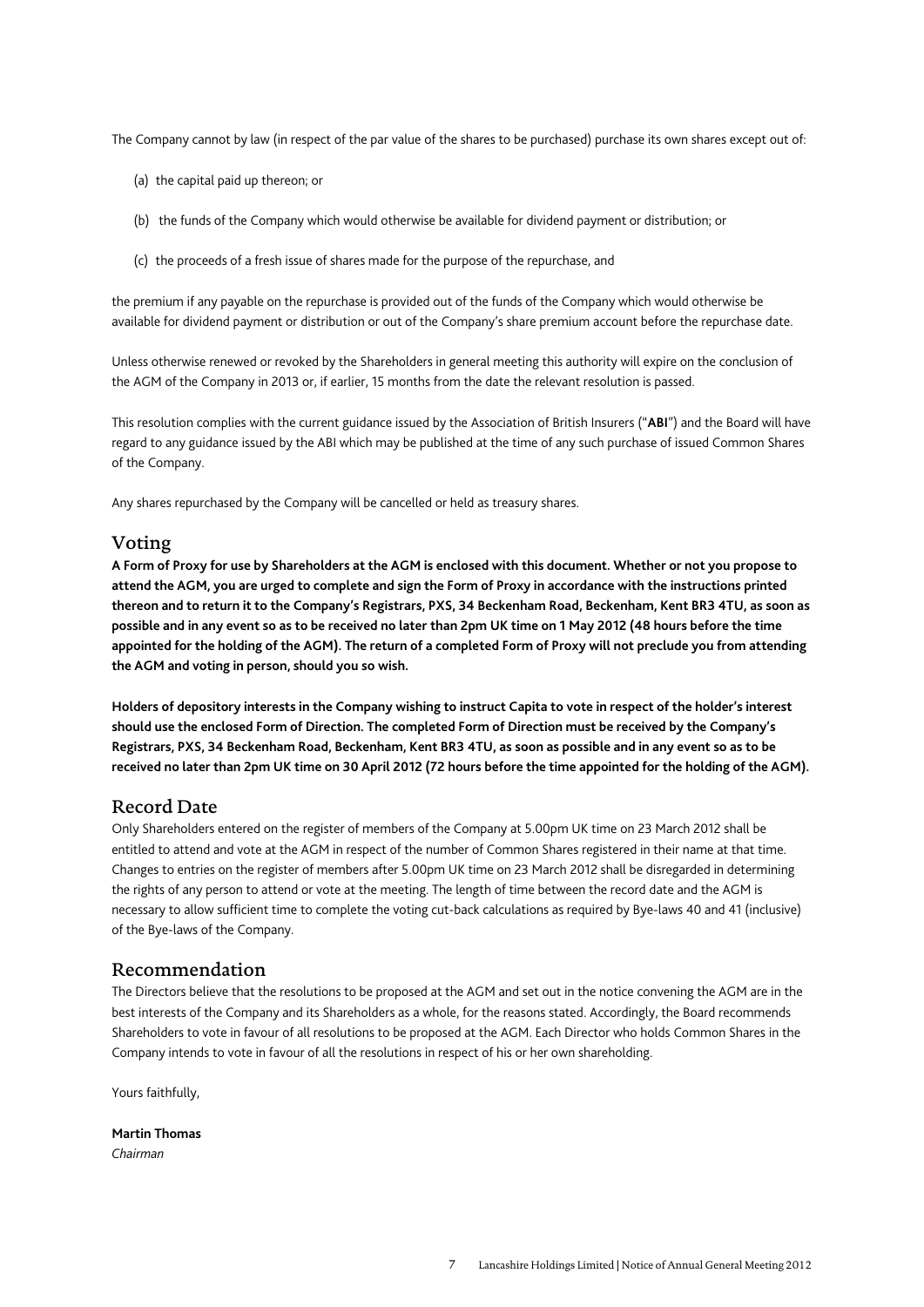# Lancashire Holdings Limited Notice of Annual General Meeting

**NOTICE IS HEREBY GIVEN** that the 2012 Annual General Meeting of the Company will be held at Level 11, Vitro, 60 Fenchurch Street, London EC3M 4AD on 3 May 2012 commencing at 2pm UK time, for the purpose of considering and, if thought fit, passing the following resolutions.

Resolutions 1-4 (inclusive) and 6-18 (inclusive) will be considered and, if thought fit, passed as ordinary resolutions. Resolutions 19 and 20 will be considered and, if thought fit, passed as Special Resolutions (as defined in the Bye-laws). Resolution 5 will be proposed as a resolution pursuant to Bye-law 88.2 of the existing Bye-laws of the Company requiring the affirmative vote of not less than 66 per cent of the votes attaching to all shares in issue.

## ORDINARY RESOLUTIONS

- 1. To receive the Company's audited consolidated financial statements for the year ended 31 December 2011.
- 2. To approve the Directors' Remuneration Report for the year ended 31 December 2011.
- 3. To re-appoint Ernst & Young LLP of 1 More London Place, London SE1 2AF, England as auditors of the Company, to hold office from the conclusion of this meeting until the conclusion of the next annual general meeting at which the Company's financial statements are presented.
- 4. To authorise the Board of Directors, who may delegate this authority to the Board's audit committee, to set the auditors' remuneration.

## RESOLUTION PURSUANT TO BYE-LAW 88.2

- 5. To approve that the Company's Bye-laws be amended as follows:
	- (i) Bye-law 47.3 be amended to remove the reference to a Director retiring; and
	- (ii) Bye-law 49 be amended to provide that a Director's term of office will conclude at each annual general meeting.

## ORDINARY RESOLUTIONS

- 6. To approve that the Company's Bye-laws be amended as follows:
	- (i) Bye-law 6 be deleted and noted as deleted.

### **Subject to and conditional upon the passing of Resolution 5:**

- 7. To re-elect John Bishop as a Director of the Company, to hold office until the next annual general meeting or until his successor is elected or appointed or his office is otherwise vacated.
- 8. To re-elect Richard Brindle as a Director of the Company, to hold office until the next annual general meeting or until his successor is elected or appointed or his office is otherwise vacated.
- 9. To re-elect Emma Duncan as a Director of the Company, to hold office until the next annual general meeting or until her successor is elected or appointed or her office is otherwise vacated.
- 10. To re-elect Alex Maloney as a Director of the Company, to hold office until the next annual general meeting or until his successor is elected or appointed or his office is otherwise vacated.
- 11. To re-elect Neil McConachie as a Director of the Company, to hold office until the next annual general meeting or until his successor is elected or appointed or his office is otherwise vacated.
- 12. To re-elect Ralf Oelssner as a Director of the Company, to hold office until the next annual general meeting or until his successor is elected or appointed or his office is otherwise vacated.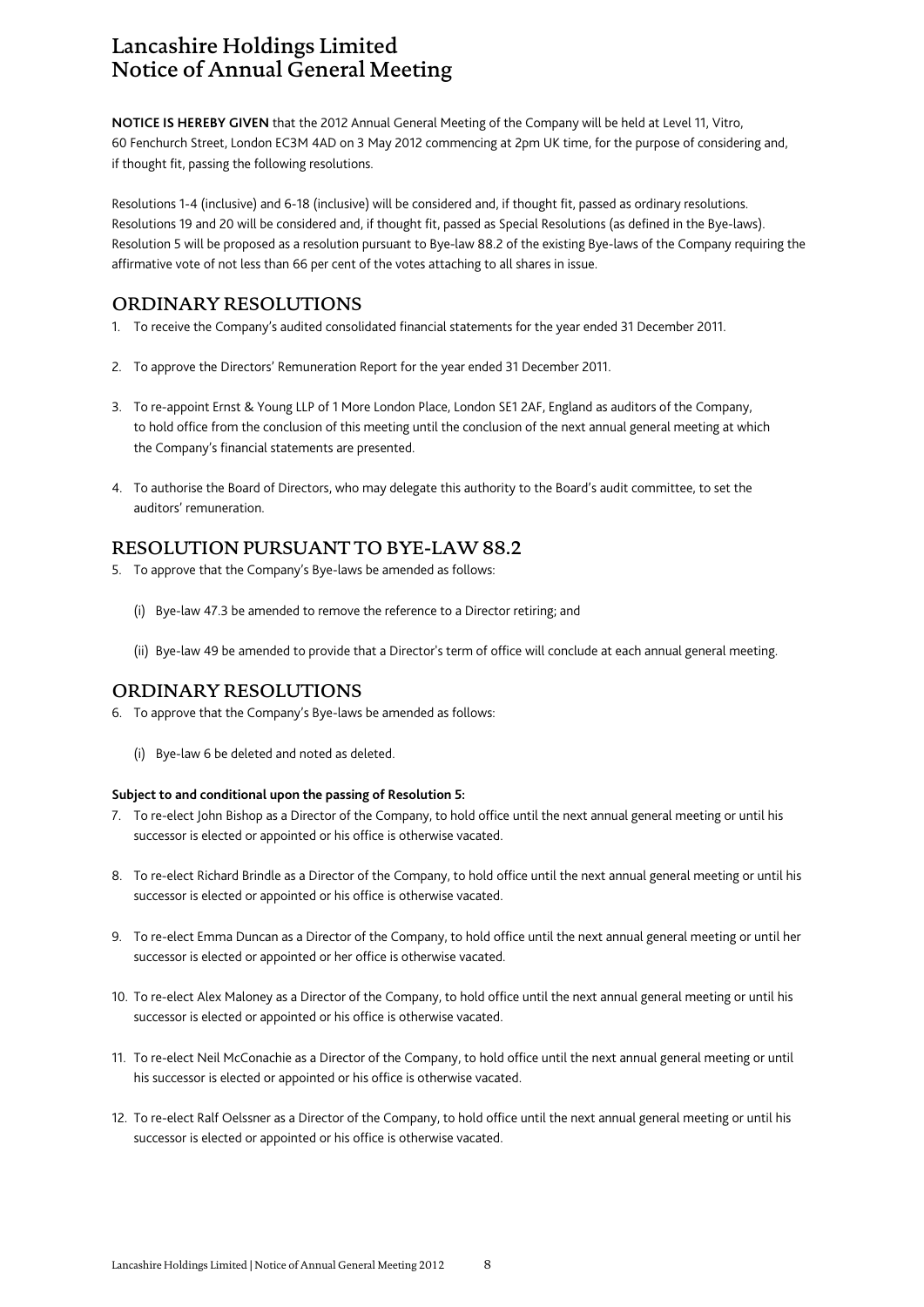- 13. To re-elect Robert Spass as a Director of the Company, to hold office until the next annual general meeting or until his successor is elected or appointed or his office is otherwise vacated.
- 14. To re-elect William Spiegel as a Director of the Company, to hold office until the next annual general meeting or until his successor is elected or appointed or his office is otherwise vacated.
- 15. To re-elect Martin Thomas as a Director of the Company, to hold office until the next annual general meeting or until his successor is elected or appointed or his office is otherwise vacated.

#### **Subject to and conditional upon Resolution 5 not being passed:**

- 16. To re-elect Ralf Oelssner as a Director of the Company, to hold office for a further term to be determined in accordance with the Company's Bye-laws; and
- 17. To re-elect William Spiegel as a Director of the Company, to hold office for a further term to be determined in accordance with the Company's Bye-laws.

### ORDINARY RESOLUTION

18. To grant the Directors of the Company a general and unconditional authority, pursuant to Bye-law 2.4 of the Company's Bye-laws, to allot Relevant Securities (within the meaning of that Bye-law), up to an aggregate nominal value of US\$28,100,404, an amount equal to approximately one-third of the issued common share capital of the Company as at the date of this document, provided that (i) unless otherwise renewed or revoked in general meeting, this authority will expire at the conclusion of the annual general meeting of the Company in 2013 or, if earlier, 15 months from the date the relevant resolution is passed; (ii) the Company shall be entitled to make, before expiry of such authority, any offer or agreement which would or might require Relevant Securities to be allotted after such expiry and the Directors may allot such Relevant Securities in pursuance of such offer or agreement as if such authority had not expired; and (iii) such authority shall be in substitution for any and all authorities previously conferred upon the Directors for the purposes of Bye-law 2.4 but without prejudice to the allotment of any Relevant Securities already made or to be made pursuant to such authorities.

### SPECIAL RESOLUTIONS

- 19. That, subject to and conditional on the passing of Resolution 18, the Directors of the Company be authorised, in accordance with Bye-law 2.6 of the Company's Bye-laws, to allot Equity Securities (within the meaning of Bye-law 2.5(g)) for cash pursuant to the authority conferred by Resolution 18 as if Bye-law 2.5(a) of the Company's Bye-laws did not apply to such authority up to an aggregate nominal value of US\$8,430,121, such amount being approximately 10 per cent of the Company's issued share capital as at the date of this document, provided that, unless otherwise renewed or revoked by the Shareholders in general meeting this authority will expire at the conclusion of the annual general meeting of the Company in 2013 or, if earlier, 15 months from the date the relevant resolution is passed and provided that the Company may before such expiry make any offer or agreement which would or might require Common Shares to be allotted after such expiry and the Directors may allot such Common Shares in pursuance of such offer or agreement as if Bye-law 2.5(a) did not apply.
- 20. That the Company be generally and unconditionally authorised, in accordance with Bye-law 3 of the Company's Bye-laws and pursuant to section 42A of the Companies Act of Bermuda, to make one or more market purchases of any of its common shares of US\$0.50 each ("**Common Shares**") in such manner and on such terms as the Directors of the Company or any authorised committee thereof may from time to time determine provided that:
	- (a) the maximum number of Common Shares hereby authorised to be purchased shall be 16,860,242 (representing approximately 10 per cent of the issued Common Share capital of the Company as at the date of this Notice);
	- (b) the minimum price (exclusive of expenses payable by the Company) which may be paid for a Common Share shall be  $U$ S\$0.50 $\cdot$
	- (c) the maximum price (exclusive of expenses payable by the Company) which may be paid for a Common Share shall be the higher of: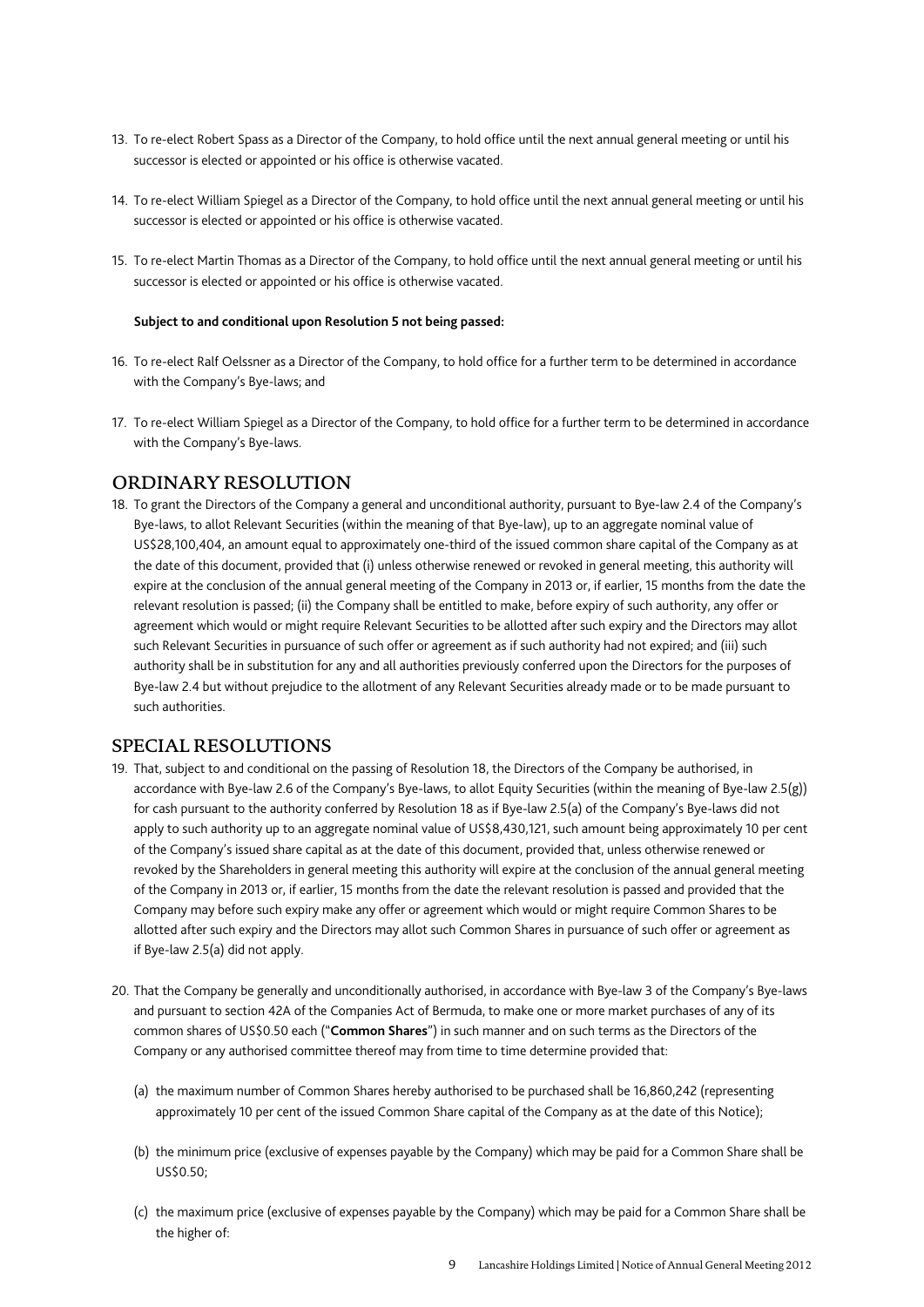# Notice of Annual General Meeting *continued*

- i 5 per cent above the average of the closing middle market quotations for a Common Share of the Company taken from the London Stock Exchange Daily Official List for the 5 business days immediately preceding the day on which the Common Share is contracted to be purchased; and
- ii the higher of the price of the last independent trade and the highest current independent bid for the Common Shares on the London Stock Exchange at the time of purchase as stipulated by Article 5(1) of the Commission Regulation (EC) No.2273/2003 of 22 December 2003 implementing the Market Abuse Directive (Directive 2003/6/EC of the European Parliament and of the Council) as regards exemptions for buy-back programmes and stabilisation of financial instruments;
- (d) unless otherwise renewed or revoked by the Shareholders in a general meeting this authority will expire on the conclusion of the annual general meeting of the Company in 2013 or, if earlier, 15 months from the date the relevant resolution is passed; and
- (e) the Company shall be entitled under such authority to make at any time before its expiry or termination any contract to purchase its own shares which will or may be executed wholly or partly after the expiry of the authority, and may make a purchase of Common Shares in pursuance of any such contract.

### **By order of the Board Greg Lunn**  *Company Secretary*

15 March 2012 Head Office: Level 11, Vitro 60 Fenchurch Street London EC3M 4AD United Kingdom

Registered Office: Power House 7 Par-la-Ville Road Hamilton HM 11 Bermuda

Registration number: EC37415

#### **Notes:**

- (i) A Shareholder entitled to attend and vote at the meeting convened by this notice or any adjournment thereof is entitled to appoint one or more proxies to attend and to vote instead of him. A proxy need not be a member of the Company.
- (ii) To be valid, the enclosed Form of Proxy must be received by PXS, 34 Beckenham Road, Beckenham, Kent BR3 4TU not later than 48 hours before the time appointed for the holding of the Annual General Meeting.
- (iii) Any holders of depository interests in the Company wishing to instruct Capita to vote in respect of the holder's interest should use the enclosed Form of Direction. The completed Form of Direction must be received by PXS, 34 Beckenham Road, Beckenham, Kent BR3 4TU not later than 72 hours before the time appointed for the holding of the Annual General Meeting.
- (iv) Only those Shareholders entered on the register of members of the Company at 5.00pm UK time on 23 March 2012 shall be entitled to attend and vote at the meeting in respect of the number of Common Shares registered in their name at that time. Changes to entries on the register of members after 5.00pm UK time on 23 March 2012 shall be disregarded in determining the rights of any person to attend or vote at the meeting.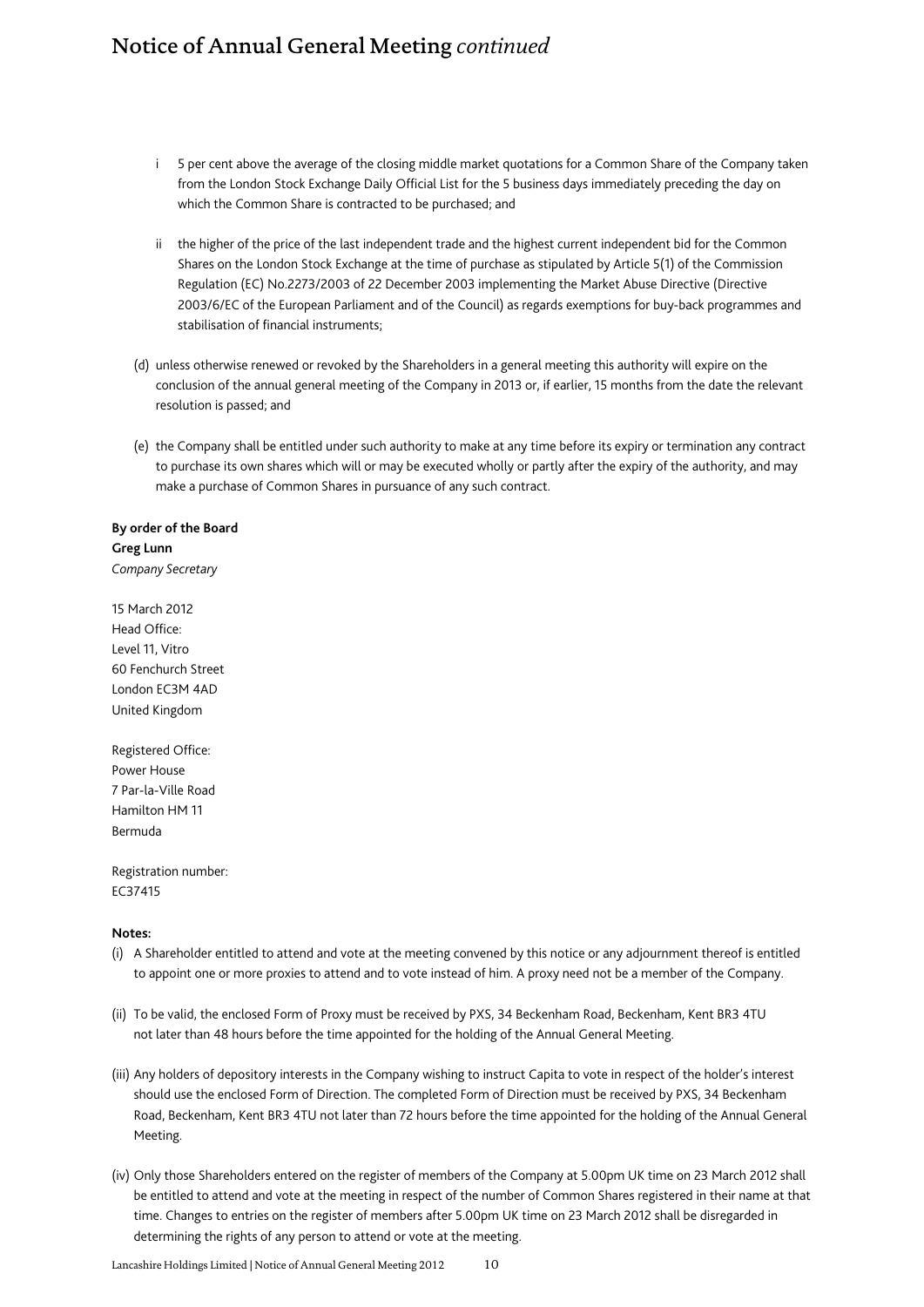# Appendix 1 – Proposed Amended Bye-Laws of Lancashire Holdings Limited

## Table of contents

#### **Shares**

- 2. Power to Issue Shares
- 3. Power of the Company to Purchase its Shares
- 4. Rights Attaching to Shares
- 5. Calls on Shares
- 6. Prohibition on Financial Assistance [Deleted]
- 7. Forfeiture of Shares
- 8. Share Certificates
- 9. Fractional Shares

### Shares

### **6. Prohibition on Financial Assistance [Deleted]**

The Company shall not give, whether directly or indirectly, whether by means of loan, guarantee, provision of security or otherwise, any financial assistance for the purpose of the acquisition or proposed acquisition by any person of any shares in the Company, but nothing in this Bye-law shall prohibit transactions permitted under the Act.

## Directors and officers

### **47. Election of Directors**

**47.3** Only persons who are proposed or nominated in accordance with this Bye-law shall be eligible for election as Directors. Any Member or the Board may propose any person for election as a Director. Where any person, other than a Director retiring at the meeting or a person proposed for re-election or election as a Director by the Board, is to be proposed for election as a Director, notice must be given to the Company of the intention to propose him and of his willingness to serve as a Director. Where a Director is to be elected at an annual general meeting, that notice must be given not less than 90 days nor more than 120 days before the anniversary of the last annual general meeting prior to the giving of the notice or, in the event the annual general meeting is called for a date that is not 30 days before or after such anniversary, the notice must be given not later than 10 days following the earlier of the date on which notice of the annual general meeting was posted to Members or the date on which public disclosure of the date of the annual general meeting was made. Where a Director is to be elected at a special general meeting, that notice must be given not later than 10 days following the earlier of the date on which notice of the special general meeting was posted to Members or the date on which public disclosure of the date of the special general meeting was made.

### **49. Term of Office of Directors**

Directors shall hold office for such term as the Members may determine or, in the absence of such determination, until the next annual general meeting or until their successors are elected or appointed or their office is otherwise vacated.

49.1 At each annual general meeting any Director eligible for re-election under Bye-law 47.2 and one-third of the other Directors for the time being (or, if their number is not three or a multiple of three, the number nearest to, but (except where less than three Directors are subject to retirement by rotation) not greater than, onethird) shall retire from office by rotation.